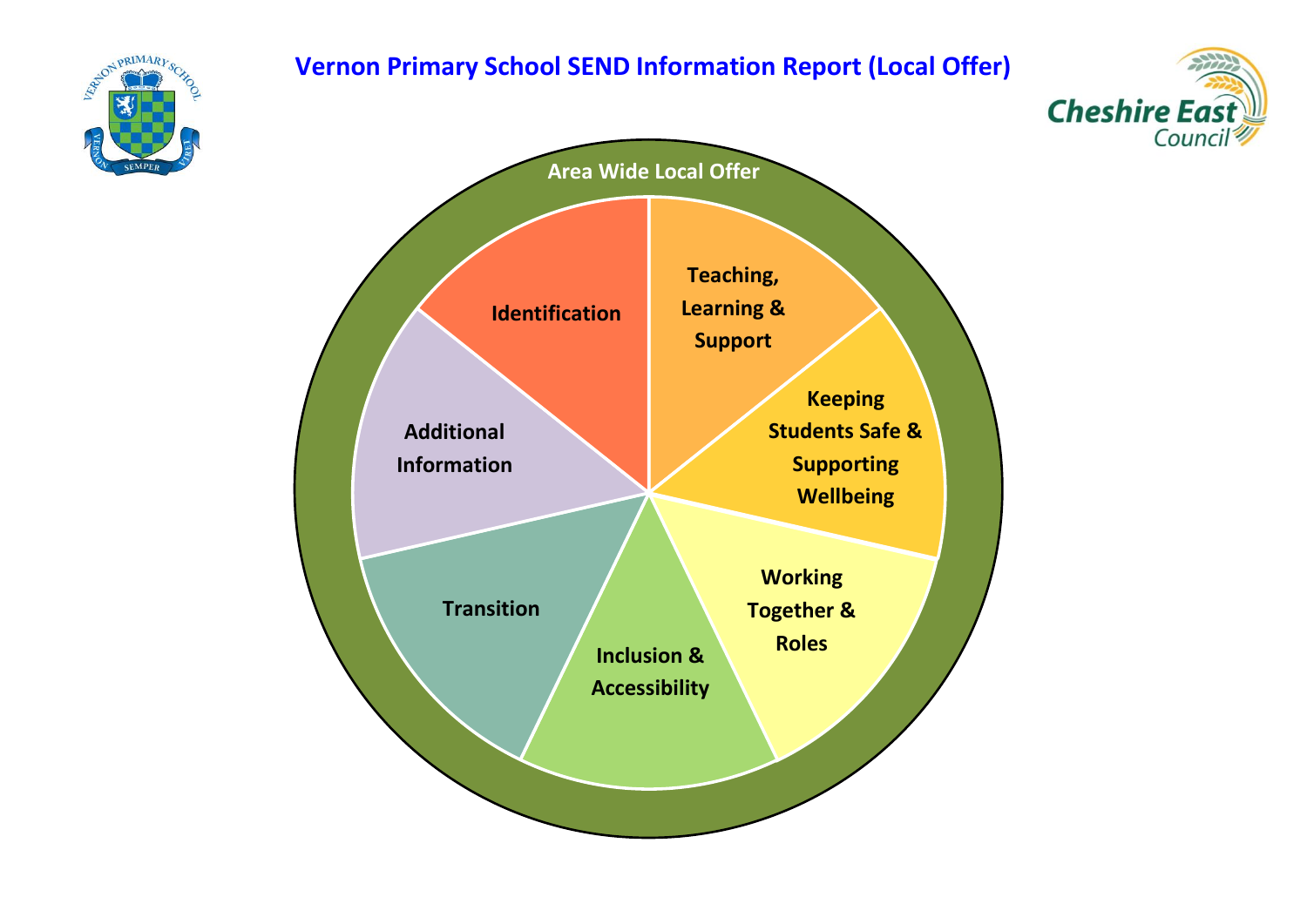# **Vernon Primary School SEND Information Report (Local Offer)**

| <b>Name of Setting</b>                                                |                                                  |                                                                                                                                                                                                                                  |                                                                                           |                |                |  |
|-----------------------------------------------------------------------|--------------------------------------------------|----------------------------------------------------------------------------------------------------------------------------------------------------------------------------------------------------------------------------------|-------------------------------------------------------------------------------------------|----------------|----------------|--|
| <b>Type of Setting</b><br>(tick all that apply)                       | Mainstream<br>Early Years<br>$\nabla$ Maintained | $\Box$ Resourced Provision<br>$\overline{\mathbf{v}}$ Primary<br>$\Box$ Academy<br>$\Box$ Independent/Non-Maintained/Private                                                                                                     | $\Box$ Special<br>$\Box$ Secondary<br>$\Box$ Free School<br>$\Box$ Other (Please Specify) | $\Box$ Post-16 | $\Box$ Post-18 |  |
| <b>Specific Age range</b>                                             | 4 to 11 years                                    |                                                                                                                                                                                                                                  |                                                                                           |                |                |  |
| <b>Number of places</b>                                               | 380 on roll whole school                         |                                                                                                                                                                                                                                  |                                                                                           |                |                |  |
| Which types of special<br>educational need do<br>you cater for? (IRR) | ⊽                                                | We are an inclusive mainstream setting catering for<br>children and young people with a wide range of needs<br>who are able to demonstrate capacity for accessing the<br>mainstream curriculum with differentiation and support. |                                                                                           |                |                |  |

Each section provides answers to questions from the Parent/Carer's Point of View. The questions have been developed using examples from Pathfinder authorities, such as the SE7 Pathfinder Partnership, in conjunction with questions from Cheshire East parent carers.

The requirements for the SEN Information Report have been incorporated into this document, based on the latest draft version of *the Special Educational Needs (Information) Regulations* (correct as of May 2014). Questions providing information required as part of the Information Report Regulations are shown using the letters *IRR* (Information Report Regulations).

*'Nobody Else is Quite Like Me'*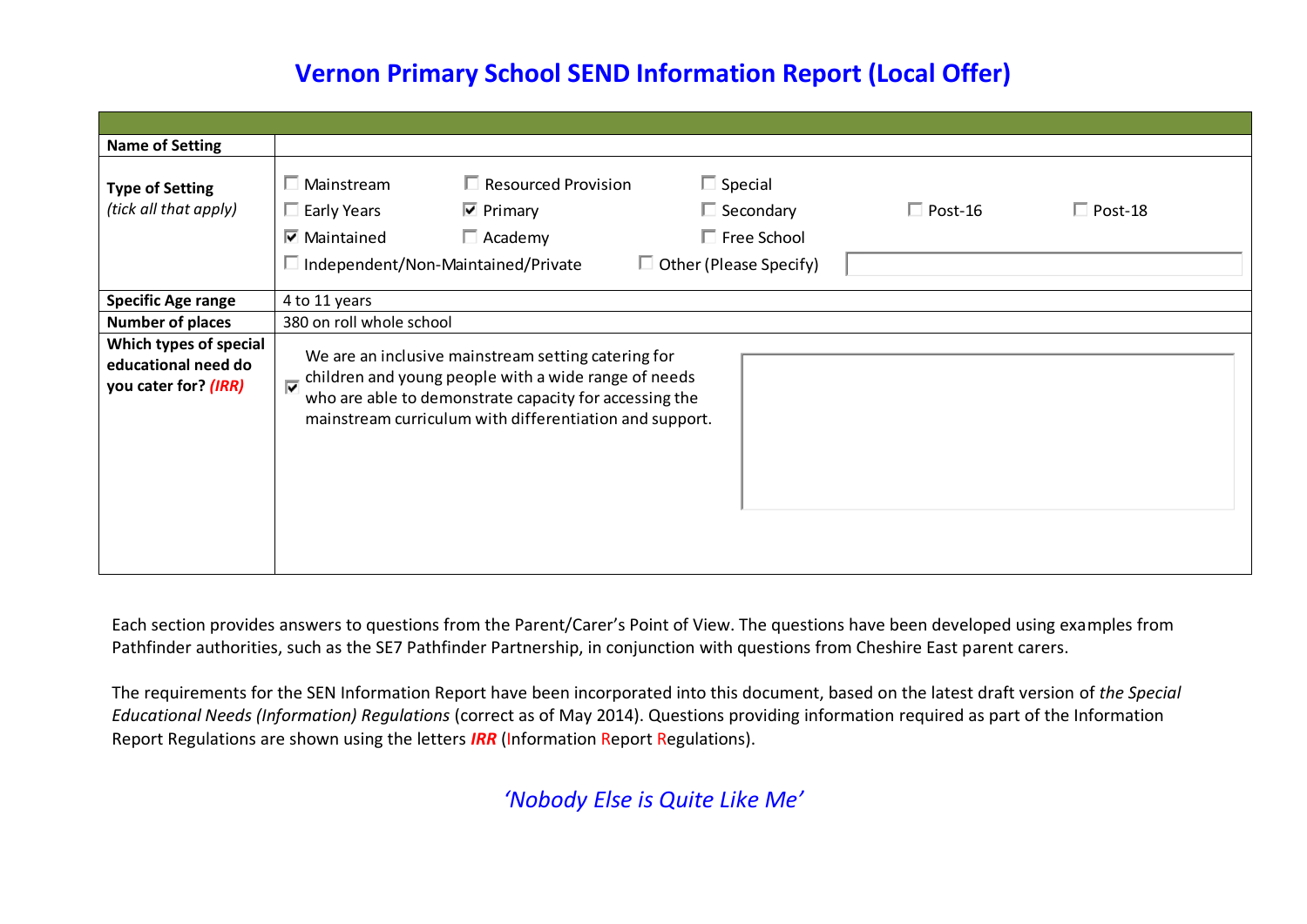



## **Questions from the Parent/Carer's Point of View:**

#### <span id="page-2-0"></span>**Identification**

#### **How will you know if my child or young person needs extra help?** *(IRR)*

At Vernon Primary School pupils with SEND are identified as early as possible within our setting. Communication around initial identification occurs through dialogue between parents/carers, class teachers and the child. Concerns may be based on the pupil's general wellbeing, their emotional or behavioural presentation, their progress in comparison to their peer group, or their profile against recognised characteristics of specific forms of SEND. We support and offer all school staff opportunities for continuing professional development linked to SEND in the primary setting. Early identification is important, and therefore staff working in school monitor the children's progress carefully through regular pupil progress meetings that are led by the SENDCo, Assessment Co-ordinator and members of the Senior Leadership Team.

Concerns are initially raised with the school SENDCo who would discuss them with those working with the pupil, the pupil's family and the pupil themselves. This discussion focuses on the desired outcomes for the child, and looks at what provision might be necessary to enable the child to reach those outcomes. As appropriate, individualised/group intervention programmes will be provided. A 'first concerns' action plan may be formulated depending on the need. This will be shared with parents as part of a plan, do and review process. Those pupils with the highest levels of need might be referred to other agencies for further advice and support. A SEND support plan will be written in these cases and shared with parents/carers as part of a plan, do and review process. The SENDCo keeps a register of pupils requiring additional support in order to monitor the progress of these pupils, and to plan for provision across the school.

**What should I do if I think my child or young person needs extra help?**

If you have concerns about any aspect of your child's education the first port of call should be your child's class teacher. Class teachers are usually available at the end of the school day and are happy to make appointments if you require a longer discussion. The class teacher may then seek the involvement of the school SENDCo or a member of the Senior Leadership Team.

**Where can I find the setting/school's SEND policy and other related documents?** *(IRR)*

The school's **SEND Policy** can be found on the school website by following this link – **[www.vernonprimary.cheshire.sch.uk](http://www.vernonprimary.cheshire.sch.uk/)** Other relevant policies include: **Accessibility Policy [www.vernonprimaryschool.com/serve\\_file/779654](http://www.vernonprimaryschool.com/serve_file/779654)**

**Accessibility Plan [www.vernonprimaryschool.com/serve\\_file/430042](http://www.vernonprimaryschool.com/serve_file/430042)**

**Equality Policy & Objectives www.vernonprimaryschool.com/serve\_file/1028408**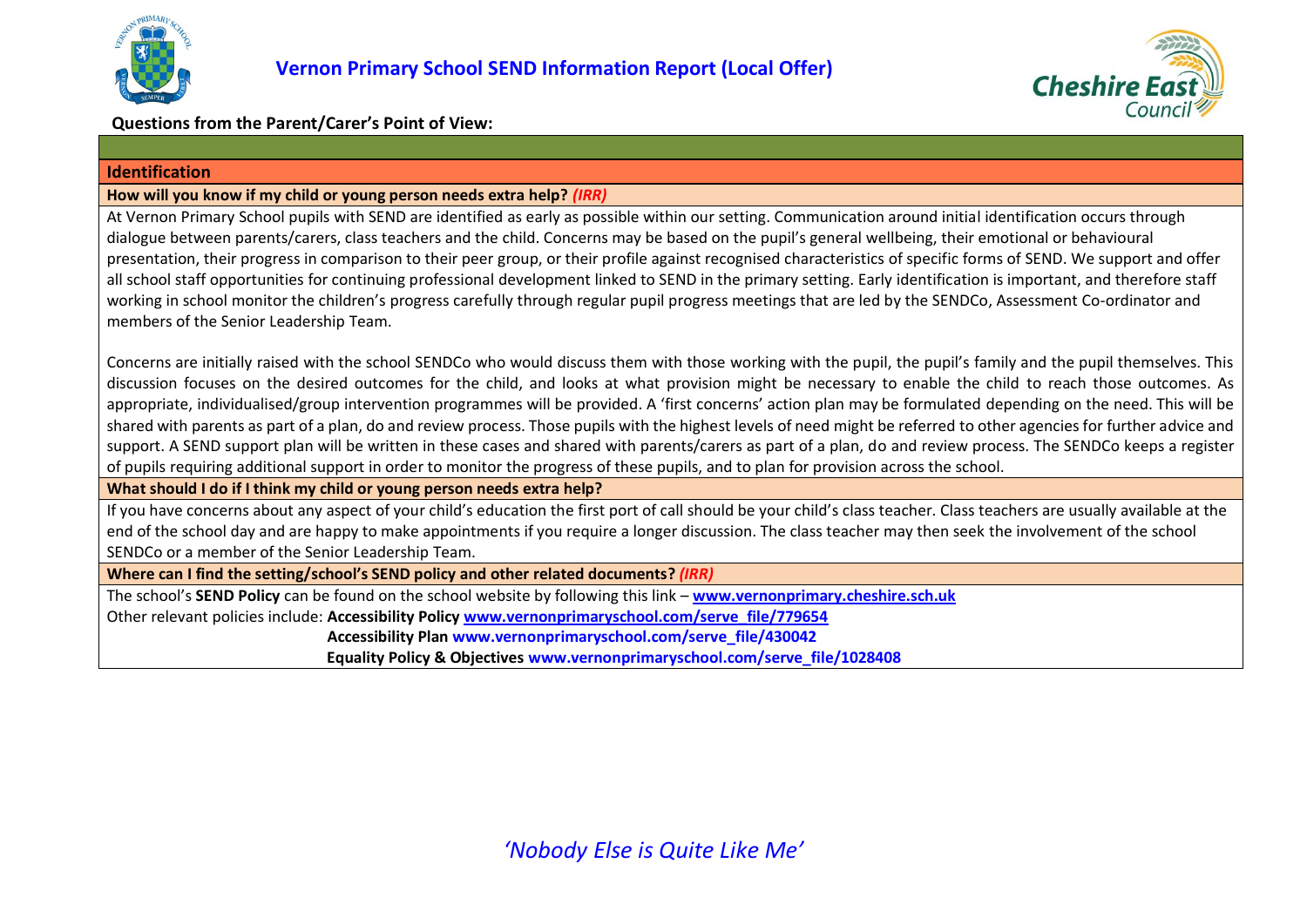



#### <span id="page-3-0"></span>**Teaching, Learning and Support**

#### **How will you teach and support my child or young person with SEND?** *(IRR)*

At Vernon Primary School it is our aim that all children are given the opportunity to access appropriate learning opportunities in an inclusive manner. Our priority is the provision of quality first teaching, which is differentiated to meet the needs of all our learners. Strategies for children with SEND might include the following: alternative forms of recording work; the use of visual prompts (finish and check systems) as well as small group or individual teaching etc. Vernon has a range of intervention programmes available to support all children. We adopt a holistic approach to intervention planning and implementation. We aim to ensure that individual learner's access bespoke interventions to meet their learning needs, enabling them to become secure independent learners realising their full potential. For those with significant or complex needs, the school seeks the advice of specialists, for example Speech and Language Therapists, Occupational Therapists, Child and Adolescent Mental Health Service (CAMHS), and Educational Psychologists. Where additional levels of support are required, support plans are created (First Concerns, SEND Support or CEAT (Cheshire East Autism Team/Ed Psych action plan), which will outline the provision available to each child and will be available to parents/carers. In addition, parents/carers will be fully involved in the planning of support for their child and will have the opportunity to discuss their child's progress at regular meetings involving parents/carers and key members of the school staff (e.g. - class teacher/SENDCo).

#### **How will the curriculum and learning environment be matched to my child or young person's needs?** *(IRR)*

All class teachers take responsibility for the learning needs of all pupils in their class. Quality first teaching and planned differentiated activities ensure that pupils access learning at their stage of development. At Vernon we plan a creative, holistic and inclusive curriculum that delivers learning activities through a multisensory approach (including visual, auditory and kinaesthetic approaches). In line with the graduated approach to SEND, learners who require a "catch-up" programme will be provided with additional support (First Concerns action plans detailing targeted provision and support will be written). Such interventions are planned carefully to cater for the needs of the individual learner. For children with a high level of SEND, a SEND Support plan will be written outlining specific objectives that will support the needs of individual children. Our school will access external agencies for further support and intervention (Cheshire East Autism Team, Educational Psychologist etc.). Additional staff support may be put in to place if required. The school SENDCo and SEND Support Leader oversee all children that require additional supportive learning strategies. Through effective provision mapping and regular discussions between class teachers, SENDCo and members of the Senior Leadership Team, attainment and progression is regularly monitored.

**How are the setting, school, or college's resources allocated and matched to children or young people's needs?** 

At each key stage, appropriately challenging programmes of study are provided for all children. Responding to pupil's diverse learning needs, children who require an individualised "catch-up" programme of support will be provided with appropriate resources to ensure effective outcomes. We believe that children with SEND learn more effectively by taking small measurable steps to learning that is both repeatable and measurable. The SEND budget is the responsibility of the Headteacher and SENDCo, with regular discussions and monitoring to ensure that resources are allocated appropriately and cost effectively. A proportion of the SEND budget is used towards providing appropriate multi-sensory resources for the classroom as well as providing teaching assistant support. All learning support practitioners work alongside the class teacher to provide a climate of quality first teaching.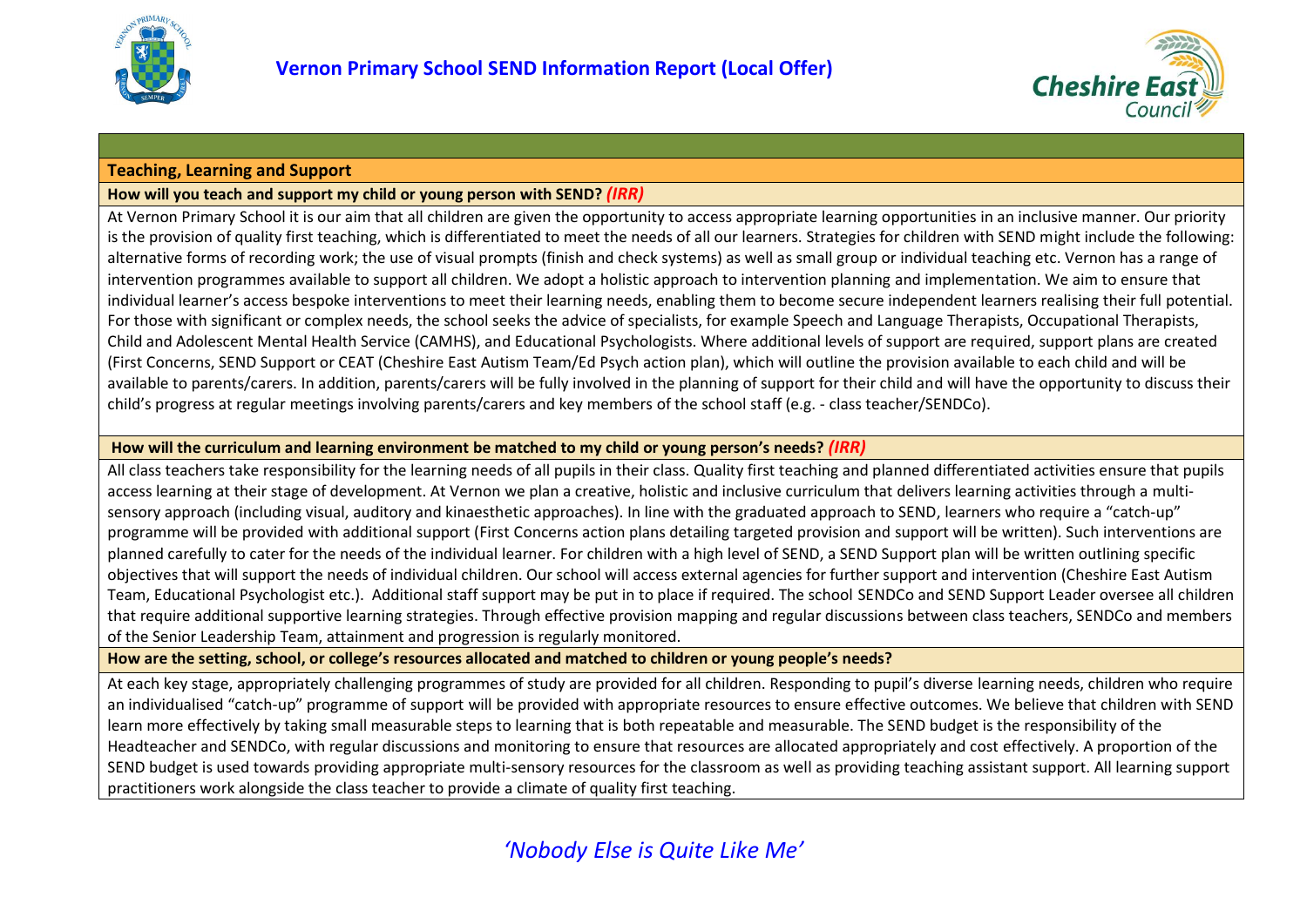



#### **Teaching, Learning and Support**

**How is the decision made about what type and how much support my child or young person will receive? Who will make the decision and on what basis?***(IRR)*

When children's needs are initially identified a discussion takes place between teachers, parents/carers and pupils. At this meeting desired outcomes for the pupil will be discussed and agreed. Through consultation between classroom practitioners and the school SENDCo, the nature of the provision needed is decided upon. When required the school seeks the support of external agencies to contribute their expertise. Parents/Carers and pupils will take an active role in the process of developing individualised provision. Any decisions to implement provision for any child seeking support which is different from or additional to that received by the majority of children are made in conjunction with parents/carers and the individual child. During the discussion process, if there are differences of opinions surrounding the nature of support required for individuals, the school may seek the advice of external agencies to support the decision making process.

**How will equipment and facilities to support children and young people with SEND be secured?** *(IRR)*

The school possesses a range of equipment and facilities to support pupils with SEND, and the school SENDCo makes strategic decisions about the allocation of these resources based on the needs of pupils. Additional resources are purchased as and when required. Where more specialist personalised equipment is required the school SENDCo liaises with relevant external advisory services (for example occupational therapy and sensory impairment services) to seek advice on the best options for the procurement of these. Parents/carers will be involved and kept informed wherever possible in these discussions.

**How will you and I know how my child or young person is doing and how will you help me to support their learning?** *(IRR)*

With high expectations, all children attending Vernon Primary School are encouraged to reach their full potential. Monitoring of progress takes place on a day-today basis, initially by class teachers. Through regular pupil progress meetings that are led by the SENDCo, Assessment Co-ordinator and members of the Senior Leadership Team, attainment and progression of pupils is carefully assessed. For learners with the most significant needs, regular contact with families takes place, for example through informal conversation at the end of the school day or sometimes in home-school diaries. Information about pupil progress is shared with parents/carers at parent-teacher meetings, which are held termly and via the annual school report to parents, which is sent home during the summer term. At Vernon, we offer parents/carers a range of additional appointments to discuss their child's progress and/or difficulties as required. For children with "First Concerns/catch up" learning needs or requiring a SEND Support plan, regular meetings will take place with parents/carers to discuss "next steps in learning" for their child as well as their progress achieved. For those children with EHCPs (Education Health and Care Plans) an annual review process will take place. Parents/carers can often speak informally with class teachers at the end of each school day. In collaboration with Poynton and Oakenclough Children's Centre a range of additional supportive services are offered to parents/carers.

**How does the setting, school or college consult with and involve children and young people with SEND in planning and reviewing their education?** *(IRR)*

At Vernon, every effort is made to ensure that the opinions, thoughts and feelings of our pupils (Pupil Voice) are considered and integrated into any plans discussed about their education. Pupil's opinions are sought at a level that is accessible to the individual. For some learners this might mean that they are supported to attend meetings with professionals, for others this might mean enabling them to contribute to meetings without actually attending (e.g. opinions expressed via written means). Younger or less able children are given the opportunity to contribute their ideas in discussions, which take place with a key member

# *'Nobody Else is Quite Like Me'*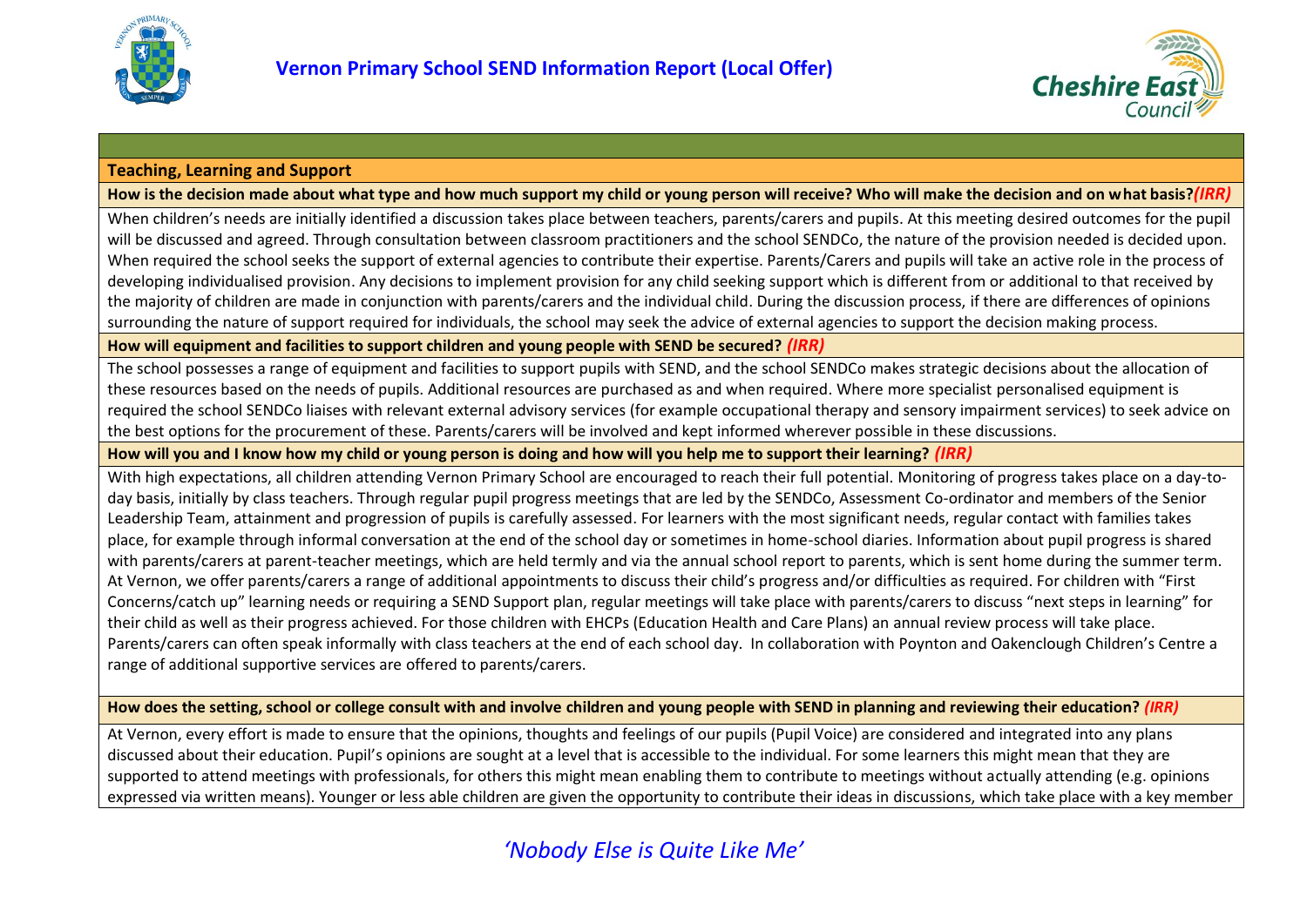



#### **Teaching, Learning and Support**

of staff, who acts as an advocate for them at any meetings. At Vernon, we prioritise the need for all pupils to be positively encouraged and praised with a view of raising self-esteem supporting a strong core of self-belief. Therefore, we recognise that it may not always be appropriate to highlight to the pupil their range of learning difficulties. In these circumstances, pupil involvement is carefully planned with those who know the pupil best, i.e. parents / carers, families and those working closely with them.

**How does the setting/school/college assess and evaluate the effectiveness and sufficiency of its arrangements and provision for children and young people with SEND?** *(IRR)*

Our SENDCo, along with the Headteacher and other members of the leadership team, undertake regular monitoring of pupil progress and of the effectiveness of provision. The school works closely with a cluster of schools, which enables opportunities for shared monitoring and provides support for senior leaders in undertaking rigorous monitoring. The success of intervention programmes in school is monitored carefully to ensure they provide high quality outcomes while remaining cost effective. The individual opinions of pupils and parents/carers regarding the effectiveness of support are sought annually and collated to inform decisions about future provision.

## <span id="page-5-0"></span>**Keeping Students Safe and Supporting Their Wellbeing**

**How do you ensure that my child or young person stays safe outside of the classroom?** 

Vernon Primary School is situated within secure grounds (metal fencing with electronic door access/exit points). Information about pupils with SEND is communicated to relevant school staff (including supply teachers) via the school SENDCo, Pastoral Manager and the Class Teacher. Information sharing includes any areas of the school that could pose a risk to the pupil. Where risks are identified, measures are taken to limit these, for example supervising a child more closely during transition times/unstructured times of the school day. For some pupils, alternative arrangements may be deemed necessary, including additional adult support during break and lunch times. For some pupils, a detailed risk assessment is undertaken which is shared with parents/carers, and reviewed regularly by the class teacher and SENDCo.

## **What pastoral support is available to support my child or young person's overall well-being?**

#### **PASTORAL**

At Vernon Primary School it is our aim that all children are given the opportunity to access appropriate learning opportunities in an inclusive manner. We plan a creative, holistic and inclusive curriculum that includes supporting children with a range of social and emotional issues. We are aware that pupils bring to school different family (cultural) belief systems, interests and strengths that will influence the way they learn. We are very aware of how this may impact on a child's understanding of equal opportunities, including race, gender (LBGT and Gender change communities) and disability. At Vernon Primary, all children have access

# *'Nobody Else is Quite Like Me'*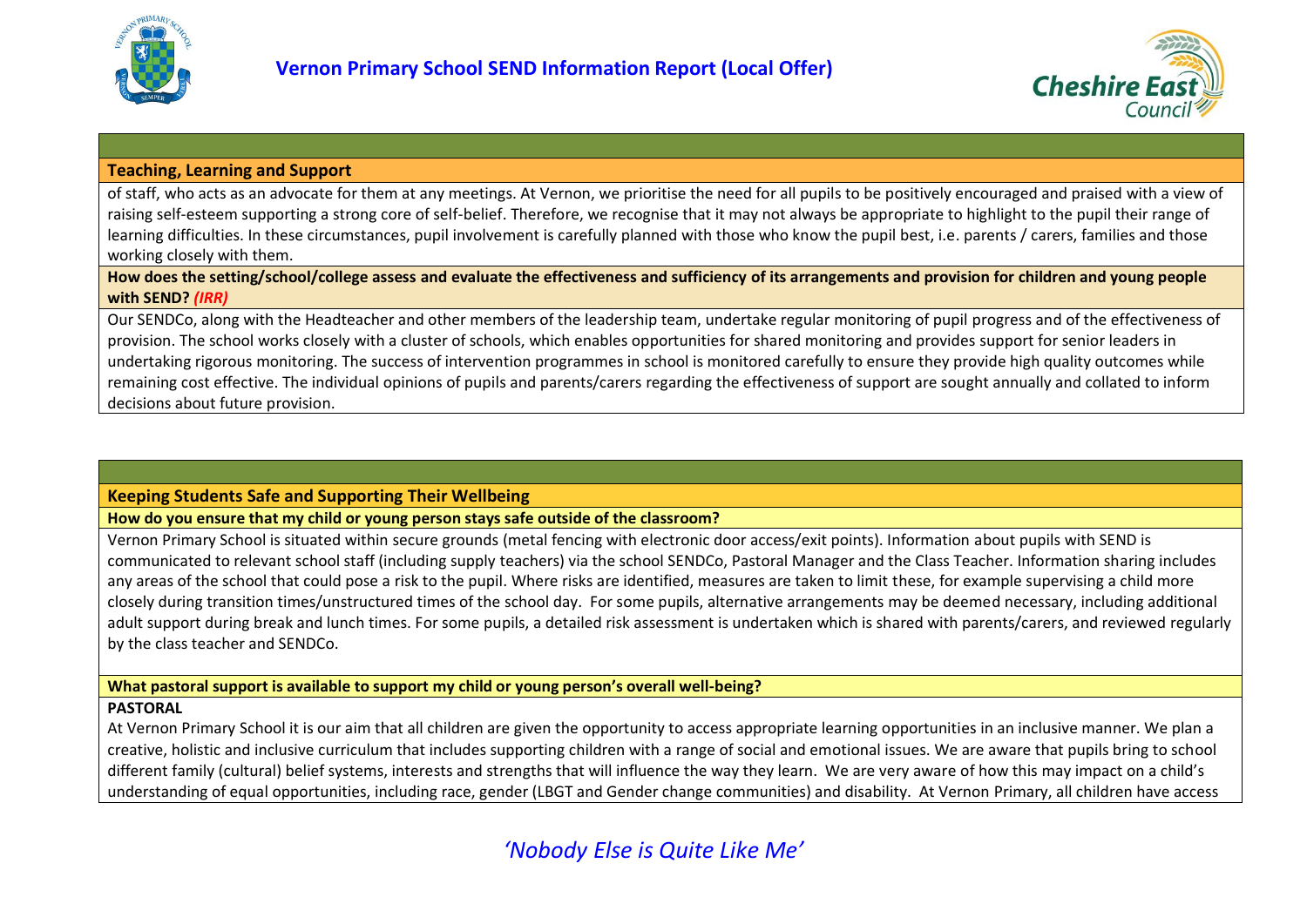



to a Pastoral Manager (Miss Wood). Our Pastoral service is open to all who attend Vernon Primary, with immediate access to additional support. For example, the Pastoral Manager will meet on a one to one basis with a child, offering packages of support where required. Parents/Carers will always be informed of this. Our Pastoral Manager uses links with external services such as VISYON to lead bespoke interventions for targeted groups of pupils who require additional support related to their emotional/mental health. Just like adults, children can develop ways to hide their feelings, especially when their feelings are difficult to talk about. Children who start to display emotional and behavioural difficulties can benefit from early intervention in the form of nurturing and play opportunities. This enables children to communicate and express freely their thoughts, feelings and emotions, gaining once again a sense of emotional balance. In our school, we encourage a strong focus on Emotional Intelligence, developing over time a deeper understanding of Self. We offer all children and their families, access to a range of bespoke Social, Emotional and Communication skills and activities. We recognise that for some pupils, social and emotional factors can be complex, and therefore we seek to ensure that the provision we offer in this regard is highly personalised, and is generated through discussion with pupils and their families. Further information and support can be found on the Emotional wellbeing Page of our school website at **[www.vernonprimaryschool.com/page/emotional](http://www.vernonprimaryschool.com/page/emotional-wellbeing/58887)[wellbeing/58887](http://www.vernonprimaryschool.com/page/emotional-wellbeing/58887)** You can also find a link on our website to a dedicated SEND Hub linked to online activity and emotional wellbeing for SEND children at **[www.net-aware.org.uk/send-online-safety-hub/](http://www.net-aware.org.uk/send-online-safety-hub/)**

## **FRIENDSHIPS**

All children in school are supported to develop and maintain healthy relationships with their peers. For those pupils who find this most difficult there are alternative arrangements at play and lunchtime where play skills can be actively taught or modelled by staff. We also offer a range of personalised social skills activities, and all teaching staff are available to support pupils and families in a holistic way.

## **PEER/SIBLING SUPPORT**

It is sometimes appropriate for us to offer support to the peer groups / siblings of pupils with SEND. Sometimes this takes place in an open or transparent way, enabling peers to ask questions and learn about the needs of their class friends (e.g. Circle of Friends intervention). At other times this takes a more general form such as working with the class on celebrating diversity. We also hold whole school assemblies that address some of the key areas of need within our school.

# **BULLYING**

The school holds a clear position on anti-bullying, and all pupils are taught to distinguish bullying from isolated acts of unkindness. There are a range of assemblies and whole school events linked to anti bullying, and class teachers are vigilant in monitoring the children's behaviour for indications of bullying. Where bullying is suspected, personalised support measures are put in place for both victims and perpetrators that take into account the needs of all the pupils involved. Our Anti-Bullying message is supporting from members of the Safeguarding and Wellbeing Committee. Further details of our anti-bullying policy can be found on the school website at **[www.vernonprimaryschool.com/serve\\_file/779507](http://www.vernonprimaryschool.com/serve_file/779507)**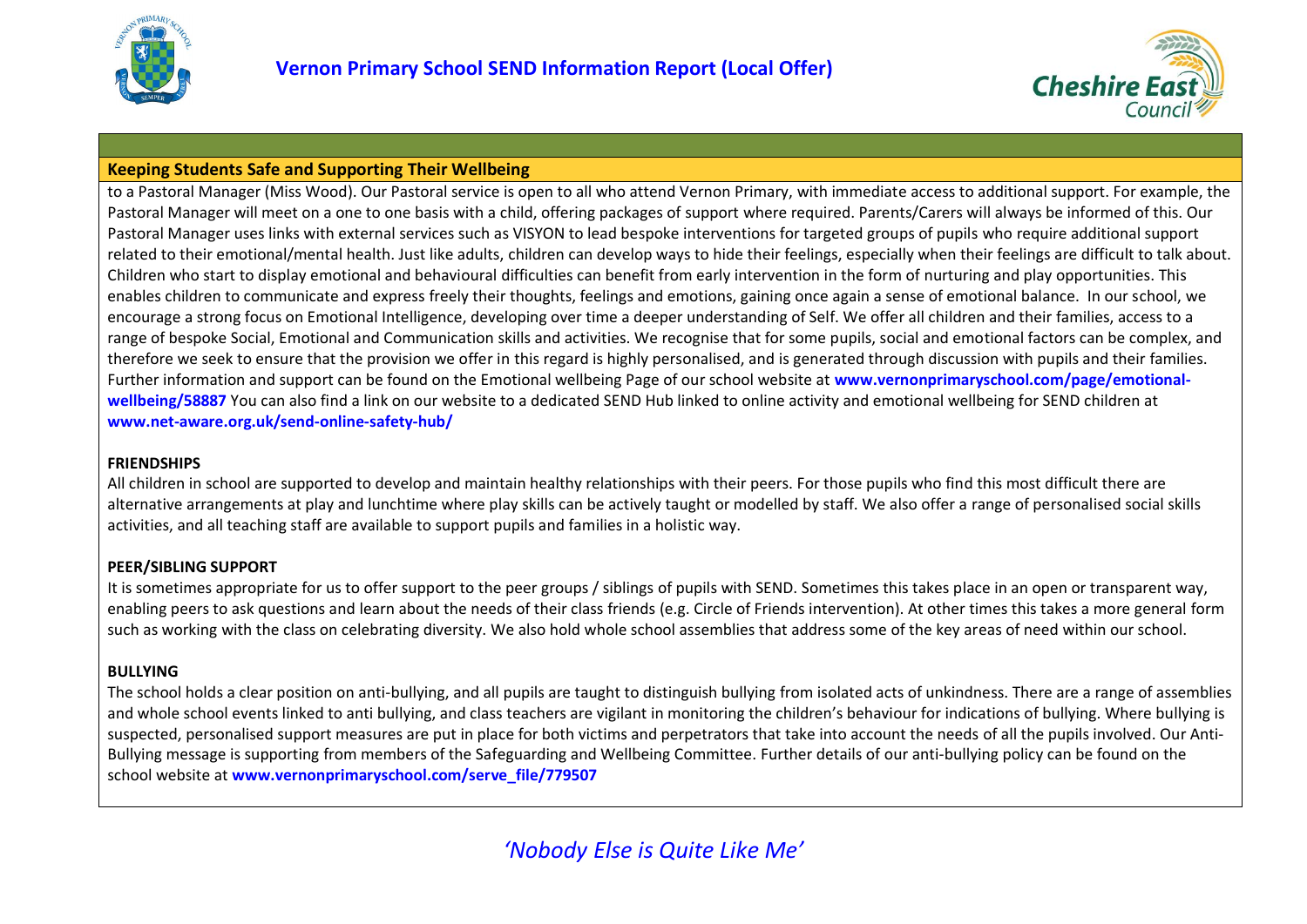



**How will the setting, school or college manage my child or young person's medicine or personal care needs?**

**Short term prescription medication.** The school cannot administer short term prescription medication to children for example antibiotics or topical medication. The parent/carer may choose to keep their child at home for the course of the medication. If the child is well enough to be in school they can either take the medication at home, before and after school, or the parent/carer can make an arrangement to administer the medication to the child at the school office.

## **ADMINISTRATION OF MEDICATION**

We are aware that some children with SEND also have medical or personal care needs which require attention during the school day, including the administration of medication. For those children with an EHCP and following signed parental consent medicine is administered in the presence of members of staff who signs a form detailing the process. Parents/carers are informed that they are responsible for monitoring and replacing the medication related to expiry dates. All medication specific to individual children is taken on educational visits/residential visits. At the end of the school year, all medication is returned to the family. All members of staff receive annual epi-pen training led by the School Nurse. A range of staff members including teachers, teaching assistants and midday assistants have first aid training and some have moving and handling training. A separate policy for asthma is also in place and followed. Where specific medical attention is required, such as diabetic care, specialised training is given and individual plans are written.

# **TOILETING**

Members of staff in school working directly with SEND children are experienced in supporting pupils to become independent in their toileting, and we would seek in the first instance to support toilet training programmes in place at home. Where toilet training is not appropriate, pupils are encouraged to take as much responsibility as possible for their toileting. We work closely with families and where appropriate seek the advice of the continence service when meeting pupil's toileting needs. Where the physical needs of a child prevent independence, staff who are fully trained support in toileting needs. (Any child requiring toileting needs will be supported by two members of staff.)

# **PRIVACY AND DIGNITY**

For some of our pupils it is most appropriate for medical care to take place in private (e.g. toileting, injections), and arrangements for these are made based on the context of the pupil's needs. For other pupils, medical care might take place within the daily routine of the school day. Where this occurs close adult supervision is maintained to ensure the safety and dignity of all pupils. For those pupils with toileting needs, every care is taken to ensure the pupil's dignity, particularly in the case of older pupils e.g. offering alternative toilets, or allowing pupils to use the toilet at quieter times of the school day.

# **SHARING OF MEDICAL INFORMATION**

Medical details are collected annually as a confidential data exercise. All information is entered on to SIMs. Key information relevant to individuals is communicated to all relevant staff members, (including Senior Leadership Team members, class teachers and lunchtime staff). Communication between staff members and parents/carers takes place regularly where required.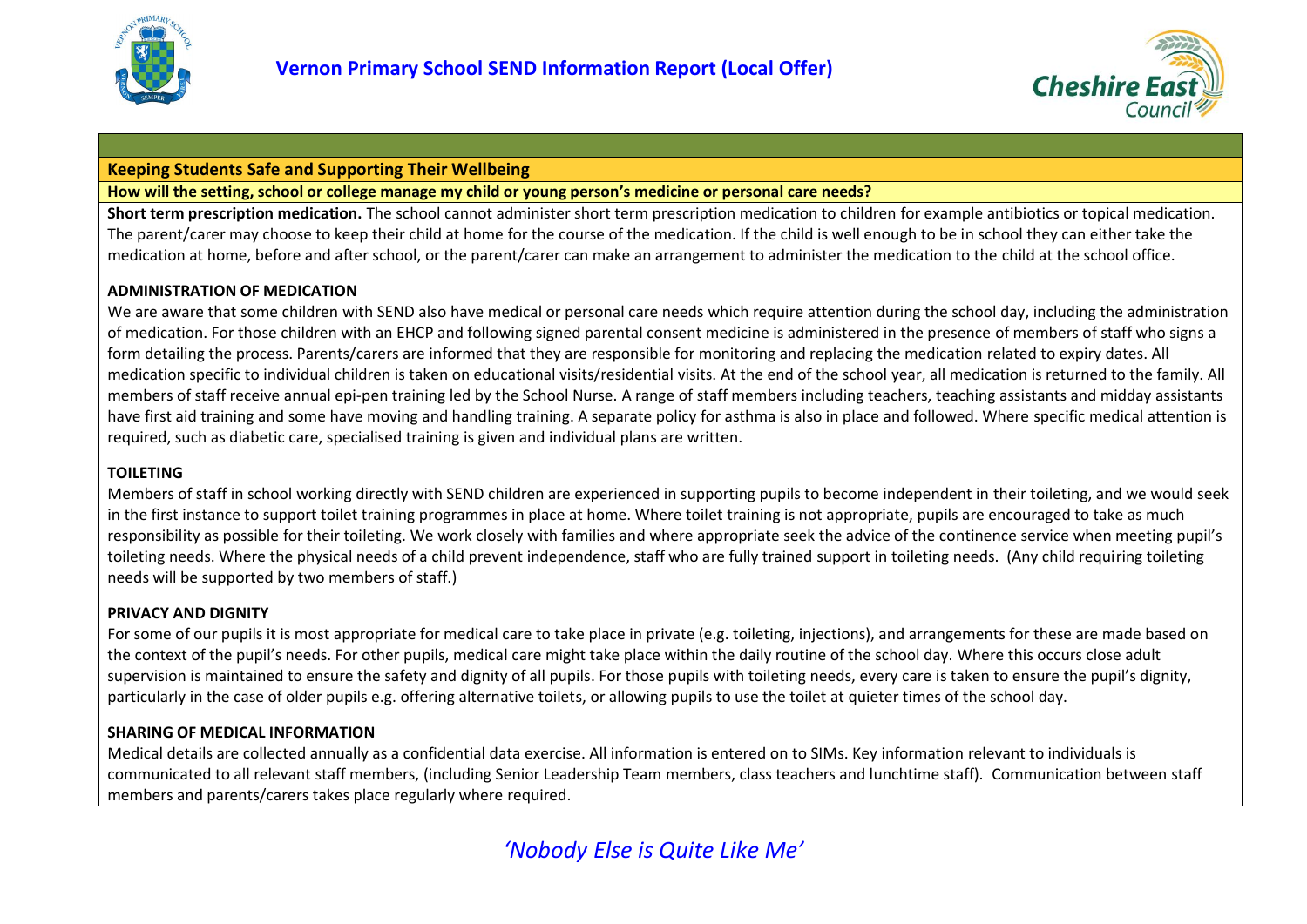



## **MEDICAL APPOINTMENTS**

Where pupils need to take extended periods of time off to attend medical appointments, parents/carers are encouraged to discuss how best to support the pupil during their absence. Wherever possible the school will work flexibly to support pupils who miss work due to unavoidable medical appointments or through illness.

# **TRAINING**

Staff undertake regular first aid training and are trained annually by the school nurse in the administration of rescue medication such as epi pens. Where necessary the school seeks out relevant training to address the specific needs of pupils e.g. TEAM Teach, Moving and Handling training.

**What support is available to assist with my child or young person's emotional and social development?** *(IRR)*

Personal Social and Emotional wellbeing is of utmost importance and is highly valued. Throughout school there is a strong ethos, which promotes Personal, Social and Emotional wellbeing. Assembly times provide many opportunities to explore aspects of PSHE in addition to the curriculum. Class teachers teach regular sessions of PSHE in class. Staff promote an environment in which positive personal relationships can flourish, and seek to support children in managing their emotions and relationships on a day-to-day basis. For those requiring further support, our Pastoral Manager will either work on a 1:1 basis or creatively in a group setting offering emotional expression support sessions. At the heart of all our emotional and social development is the importance of the child's voice; we emphasise the importance of a child centred approach in modelling strong communication skills.

**What support is there for behaviour, avoiding exclusions and increasing attendance?**

# **BEHAVIOUR**

The school has a clear behaviour policy (found on the school website – **[www.vernonprimaryschool.co.uk](http://www.vernonprimaryschool.co.uk/)**, under school information – policies) which is implemented consistently across the school. Where pupils are unable to follow this policy or require additional support with behaviour, a range of measures are used to support them in adhering to the school rules. For some pupils this involves alternative arrangements at key "trigger points" during the day; for others this may involve a "time out" arrangement enabling pupils to find a designated safe space at times of anxiety. A key focus of the school in supporting pupils whose behaviour challenges is to firstly understand this behaviour. Where needed we look for patterns in the pupil's behaviour through using an Antecedent, Behaviour, Consequence system of analysing behavioural incidents in collaboration with our Educational Psychology/CEAT cluster group. When these are identified we then seek to implement strategies to support pupils in avoiding the repetition of these behaviours. Our focus is on supporting pupils to take ownership for their choices in behaviour and supporting positive change to their behaviour. We work flexibly in response to pupil behaviour, and aim to find creative strategies to support pupils in managing change and building resilience. A designated room called the 'Sapphire room' is used for children who are experiencing extreme levels of upset and sometimes anxiety. Timeout and cool down opportunities can be modelled and provided in classroom settings, should a pupil require this support.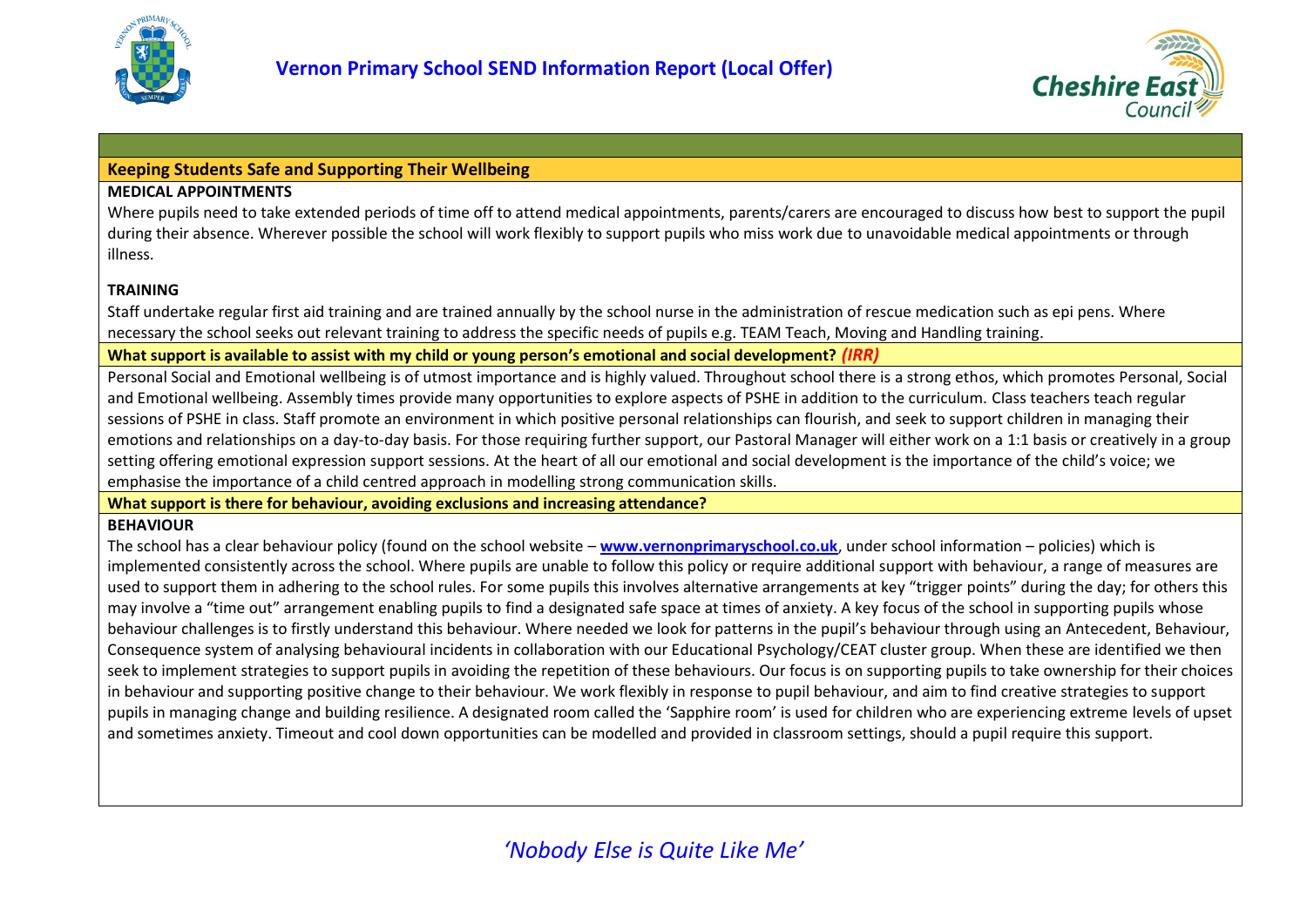



## **EXCLUSION**

It is very rare that we would consider exclusion for any pupil. For information about exclusions please refer to the 'exclusions' section of the behaviour policy at **[www.vernonprimaryschool.co.uk](http://www.vernonprimaryschool.co.uk/)** - school information, policies. Only the Headteacher (or the acting Headteacher) has the power to exclude a child from school. The Headteacher may exclude a pupil for one or more fixed periods, for up to 45 days in any one school year. The Headteacher may also exclude a pupil permanently. It is also possible for the Headteacher to convert a fixed-term exclusion into a permanent exclusion, if the circumstances warrant this. If the Headteacher excludes a pupil, the parents/carers are immediately informed, giving reasons for the exclusion. At the same time, the Headteacher makes it clear to the parents/carers that they can appeal against the decision to the Governing Body. The school informs the parents/carers how to make any such appeal.

# **ATTENDANCE**

We take active steps to improve attendance. Our Headteacher, SENDCo and Pastoral Manager will work closely with families where attendance is of concern to find holistic ways to improve the situation.

# <span id="page-9-0"></span>**Working Together & Roles**

**What is the role of my child or young person's class teacher?**

The class teacher has the overall responsibility for pupil's learning and their day-to-day wellbeing in school. They are the first port of call for pupils and parents/carers, and are available in line with our open school policy for information sharing about the pupil. Class teachers are expected to plan and deliver appropriate learning opportunities for pupils, and to ensure that any resources in place to support pupil learning are used effectively (e.g. additional adults, interventions). For those pupils who require additional support, key members of staff such as the SENDCo and Pastoral Manager become involved. Communication with parents/carers continues to take place across a wider team within school.

# **Who else has a role in my child or young person's education?**

The Headteacher oversees the running of the school, ensuring that all elements of a pupil's education are in place. The school SENDCo, Pastoral Manager and SEND Support Leader are responsible for co-ordinating the provision for pupils with SEND. They may work individually with pupils, or carry out assessments where required. Working in school, we have a large team of highly experienced and skilled support staff led by a SENDCo and Pastoral Manager. Some of the teaching assistants run intervention programmes under the guidance of the teaching staff; others work in classrooms supporting pupils in small groups or on a 1:1 basis. For pupils with the highest levels of need, an additional adult might be assigned to work with one pupil. Sometimes external agencies or specialists might be brought in to work with pupils. Their involvement will always be with the consent of the parent / carer.

**How does the setting, school or college ensure that information about a child's SEND or EHC plan is shared and understood by teachers and all relevant staff who come into contact with that child?**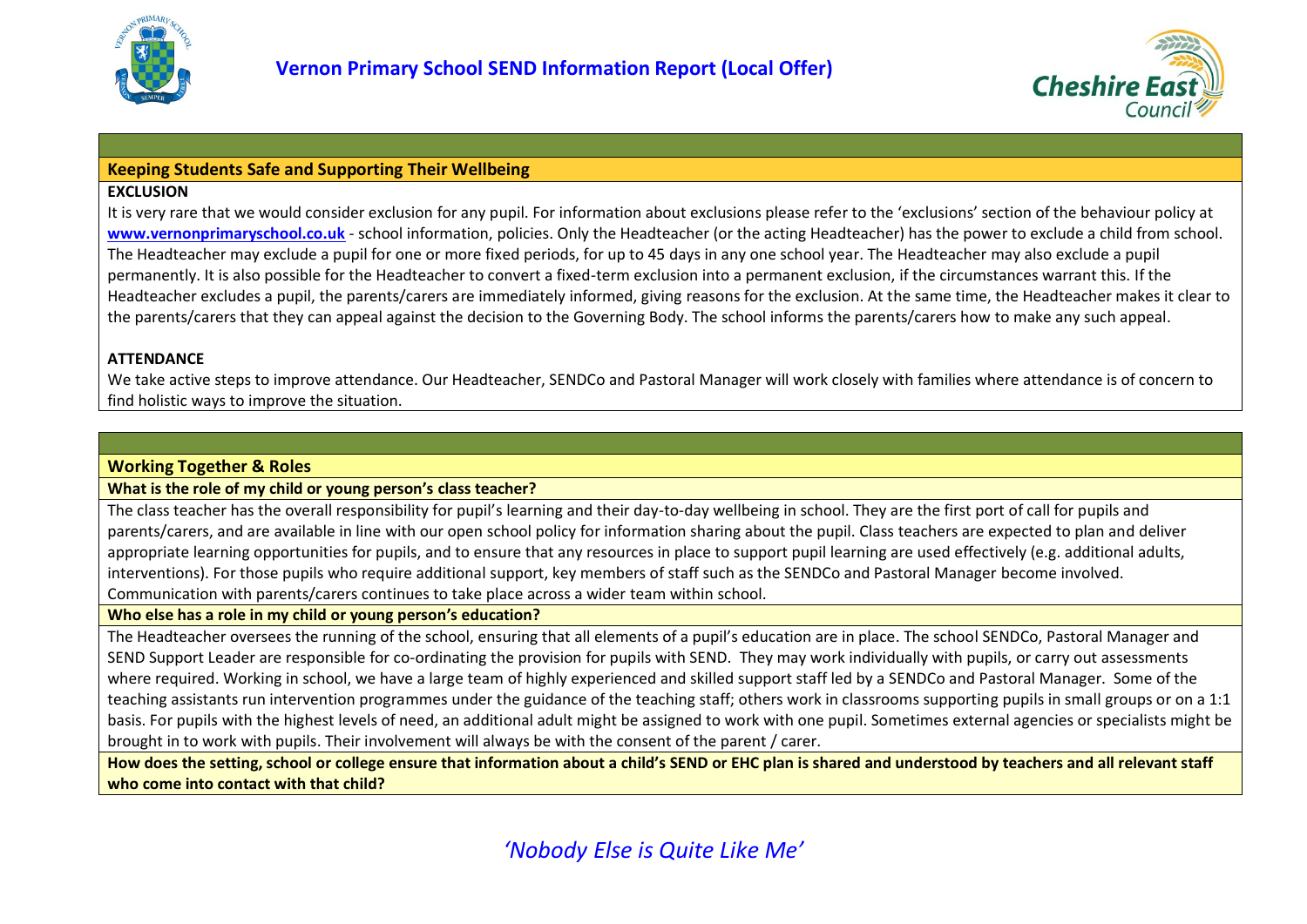



# **Working Together & Roles**

The SENDCo and Pastoral Manager communicate regularly with all teaching staff and teaching assistants. This takes places during regular staff meetings where key information is shared and implemented and also through regular discussions where required. Where appropriate, all class teachers and teaching assistants involved with a particular child will be given a copy of the Education Health and Care Plan and individual support plans related to the targeted needs of the child. At Vernon we regularly provide opportunities to work alongside each other with the aim of sharing important information about pupils' development. When supply teachers teach classes of children, the class teacher ensures that they are fully informed of the child's needs related to the EHCP (Education Health and Care Plan).

**What expertise is available in the setting, school or college in relation to SEND?** *(IRR)*

Regular meetings are held to enable staff to work with the SENDCo to develop their practice in relation to the specific needs of the pupils in their classes. In addition to our regular meetings, specific training sessions are included in our practice to enable staff to acquire additional skills related to the needs of individual pupils (for example, social communication/relational difficulties). Our school SENDCo is experienced and skilled in the leadership and management of SEND across the school setting. Our Pastoral Manager holds a strong background in family services and is skilled in the leadership and management of emotional/mental health across the school. We celebrate a high standard of good practice across the school. Specific training opportunities for staff are tailored to ensure that all staff members can access continuing professional development opportunities.

**Which other services do you access to provide for and support pupils and students with SEND (including health, therapy and social care services)?** *(IRR)*

The school works with a wide range of services. We have close links with health professionals, for example, Child and Adolescent Mental Health Service (CAMHS), Speech and Language Therapy and Occupational Health. We work closely with social care teams, as well as other community organisations such as Barnardo's, Winston's Wish Foundation and Oakenclough/Poynton Children's Centre. Some of our pupils access Nurture opportunities and access to play based activities such as sensory exploration led by the Pastoral Manager. We regularly organise multi-agency meetings to discuss pupil's needs (e.g. EHA – Early Help Assessment) and to ensure good communication with these groups in order to meet the needs of pupils and their families.

**Who would be my first point of contact if I want to discuss something?**

Your first point of contact should be your child's class teacher. The school SENDCo (Sarah Kiely) & SEND Support Leader (Kerry Walmsley) are also available to support parents/carers in matters relating to SEND. Pastoral Manager (Karen Wood) is available for emotional wellbeing concerns.

**Who is the SEN Coordinator and how can I contact them?** *(IRR)*

The school SENDCo is Sarah Kiely. Should you wish to contact her please call the school office on 01625 872556.

**What roles do have your governors have? And what does the SEN governor do?**

The school governors have responsibility for ensuring the quality of provision across the school. There is a designated governor for SEND (James Woodham), and regular meetings between the SEND governor, SENDCo and Assessment Co-ordinator take place to ensure that provision is of a quality first level. The designated teacher for Cared4 children is Kerry Walmsley.

**How will my child or young person be supported to have a voice in the setting, school or college?** *(IRR)*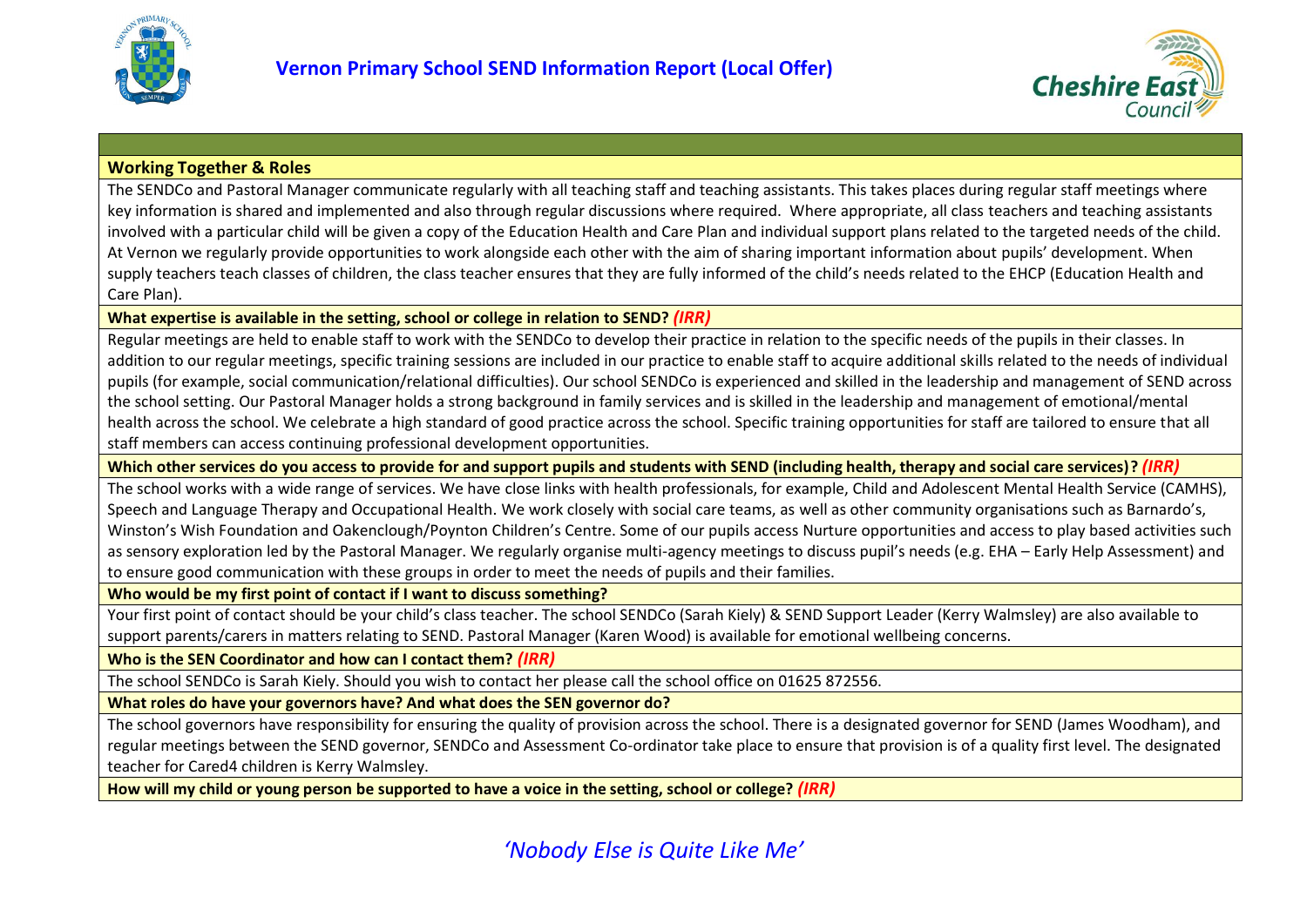



## **Working Together & Roles**

Every effort is made to ensure that the opinions, thoughts and feelings of our pupils are an integral part of any plans made about their education. Pupil's opinions are sought at a level which is accessible to the individual. For some learners this might mean that they are supported to express their views in alternative formats e.g. opinions expressed via written, video or audio means. Younger or less able children are given the opportunity to contribute their ideas in discussions that take place with a familiar adult who acts as an advocate for them. We have a School Council, made up of pupils who meet regularly and to share the views of their peers. Pupils with SEND are represented within this group.

**What opportunities are there for parents to become involved in the setting/school/college and/or to become governors?**

Parents/Carers are encouraged to take an active role in the setting. Many parents/carers volunteer in school e.g. hearing children read; accompanying educational visits/residential visits etc. There are opportunities to join the Vernon 'PTA' who organise events and fundraise on behalf of the school. Parent governors sit on the governing body and when their term of office expires, details of how to stand are advertised in the school newsletter.

**What help and support is available for the family through the setting, school or college?** *(IRR)*

The SEND team in school, led by the SENDCO / Pastoral Manager, provide support to parents/carers as required. This can take the form of a discussion about an area of concern, or support in completing relevant paperwork. Our Pastoral Manager can also provide advice in the signposting to key external agencies for further support. Information about parent support groups is shared with parents via CEAIS (Cheshire East Advice Information & Support). The on-site Children's Centre also provide relevant information and leaflets about such groups and forthcoming events. All school staff have a good awareness of SEND through regular staff meetings etc.

## <span id="page-11-0"></span>**Inclusion & Accessibility**

**How will my child or young person be included in activities outside the classroom, including trips?** *(IRR)*

As an inclusive school setting we seek to ensure that all pupils regardless of need are able to attend enrichment opportunities such as after school clubs, school visits etc. Therefore we work creatively and flexibly to make relevant adaptations to enable pupils with SEND to attend. For example, this might mean offering support to pupils attending after school clubs, booking accessible accommodation for residential visits etc. We have a range of out of school clubs and activities, which change from time to time (details available on the website), all of which are available to every pupil regardless of need. On occasions, where parents/carers and key members of staff feel that a different approach is required, alternative provision can be made.

## **How accessible is the setting/school/college environment?**

We aim to personalise communication to suit families. For those who find it difficult to access written documents we communicate in person, by phone or text. Where pupils and their families require communication through languages other than English, we seek to provide translation for key meetings / communications, and would discuss with those families their preferred means of communication.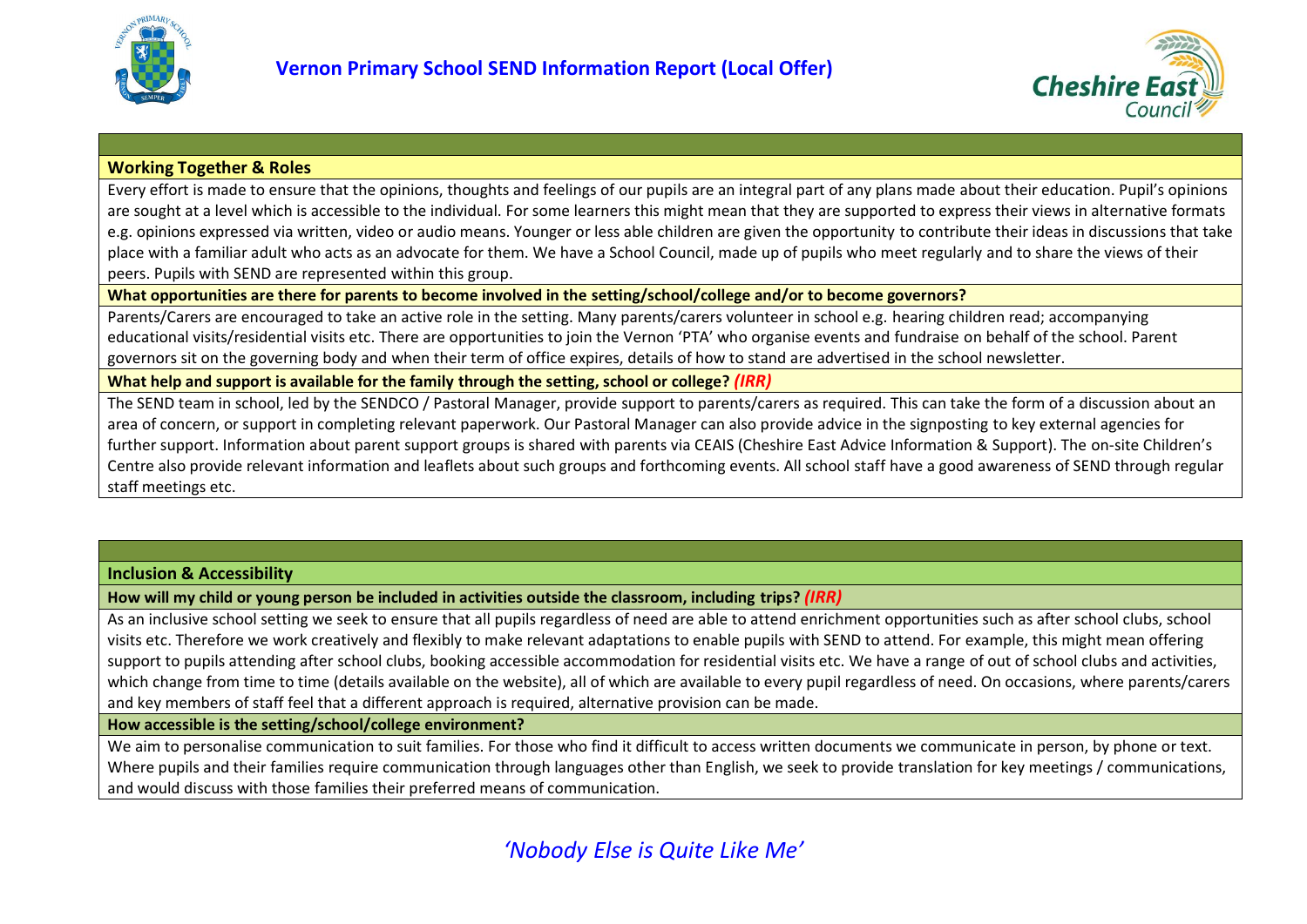



# **Inclusion & Accessibility**

Several of our higher needs pupils use an alternative communication approach (signs, symbols and speech).

See accessibility policy and plan on our school website for further details.

## <span id="page-12-0"></span>**Transition**

**Who should I contact about my child/young person joining your setting, school or college?** *(IRR)*

For information about entry please email the main school office (**admin@vernonprimary.cheshire.sch.uk**) who will discuss the entry process with you. Vernon Primary School complies fully with the Equality Act 2010 and the School Admissions Code 2012 in relation to the arrangements for the admission of disabled pupils. "Where the school is oversubscribed, all children are admitted in accordance with the published oversubscription criteria. Where a child is disabled the school will make reasonable adjustments and provide auxiliary aids or services where reasonable to ensure that no disabled child is placed at a substantial disadvantage compared to other pupils."

**How can parents arrange a visit to your setting, school or college? What is involved?**

We offer a range of transition visits for new reception pupils; however we encourage the families of pupils with SEND to arrange a separate visit with the Headteacher or Deputy Headteacher/SENDCo so that information which specifically relates to your child's requirements can be shared. This can be arranged by contacting the school office.

**How will you prepare and support my child or young person to join your setting, school, or college and how will you support them to move on to the next stage, or move on to adult life? (as applicable for setting)** *(IRR)*

## **ENTRY**

It is usual for families of pupils with SEND to visit the school setting for an informal tour of the school with the school Headteacher and/or SENDCo. Details of specific needs are highlighted during the first meeting. Through discussion with parents/carers the needs of the child are established. For those children requiring a higher level of support a multi-agency Action for Inclusion/transition meeting is held where a plan is formulated. This meeting presents opportunities for parents/carers and where relevant, external professionals and key members of staff to share important information concerning the needs of the child. Transition opportunities for pupils may involve spending time in their new class during a visit prior to starting, to enable them to meet the teacher and become familiar with their peers. The SENDCo and class teacher carry out visits to pre-school settings alongside the class teacher for Reception children with SEND. Discussions with the Key Worker allocated to an individual child in a pre-school setting takes place to ensure that all information is handed over. Home visits can take place for children in the early years if requested by parents/carers. For pupils moving into Vernon Primary School from other school settings, discussions between SENDCo's takes place.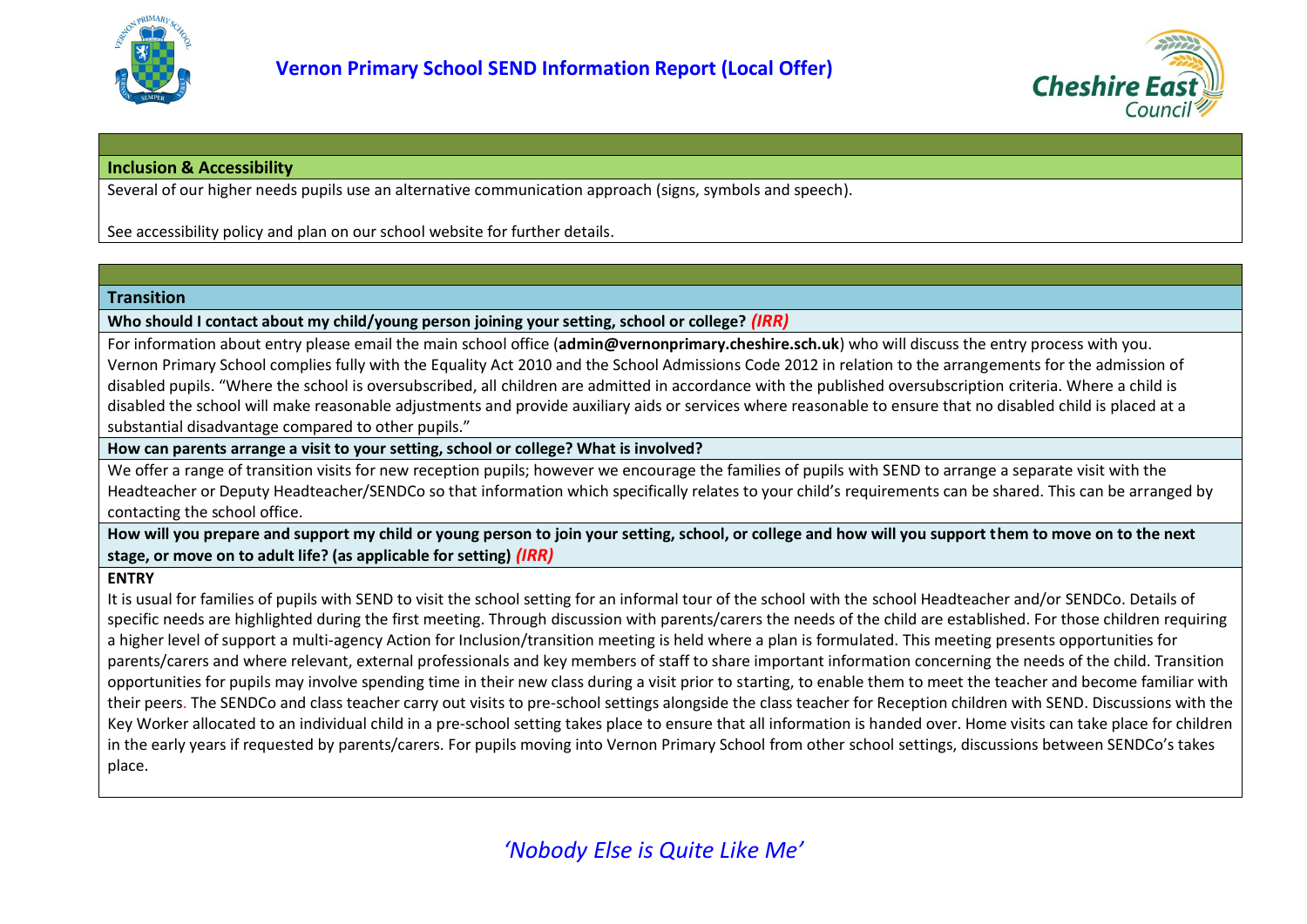



#### **Transition**

#### **TRANISTION TO NEW SETTINGS**

Wherever possible we prepare pupils for transition to new settings in a manner most appropriate to the individual. For some pupils this takes the form of additional visits to the new setting; for others this might be working through materials which address key aspects of the new setting. We work closely with families at this time to ensure consistency of information. We have strong communication links with local pre-school settings and high school/s; working closely with key members of staff. We also have close links with a specialist setting, welcoming dual placement visit opportunities where appropriate. At Vernon we make arrangements for our children with SEND to be fully part of the transition process when moving from one class setting to the next during the summer term. This may involve additional time spent with the new class teacher and teaching assistant (where appropriate), and/or additional meetings with parents/carers to ensure that effective communication continues. For some of our children with specific needs we create and provide additional resources to enable a calm transition.

#### <span id="page-13-0"></span>**Additional Information**

**What other support services are there who might help me and my family?** *(IRR)*

Additional information (parent drop-in sessions) related to CEAT (Cheshire East Autism Team) and Educational Psychology services can be accessed for parents/carers through the SENDco/Pastoral Manager. Advice and support can be accessed at the following website addresses.



#### **Cheshire East's Local Offer Information Hub**

**Special Educational Needs and Disability (cheshireeast.gov.uk)**



**Cheshire East Information Advice and Support Service (CEIAS): www.ceias.cheshireeast.gov.uk**

#### **When was the above information updated, and when will it be reviewed?**

Updated: October 2021 Date of review: October 2022